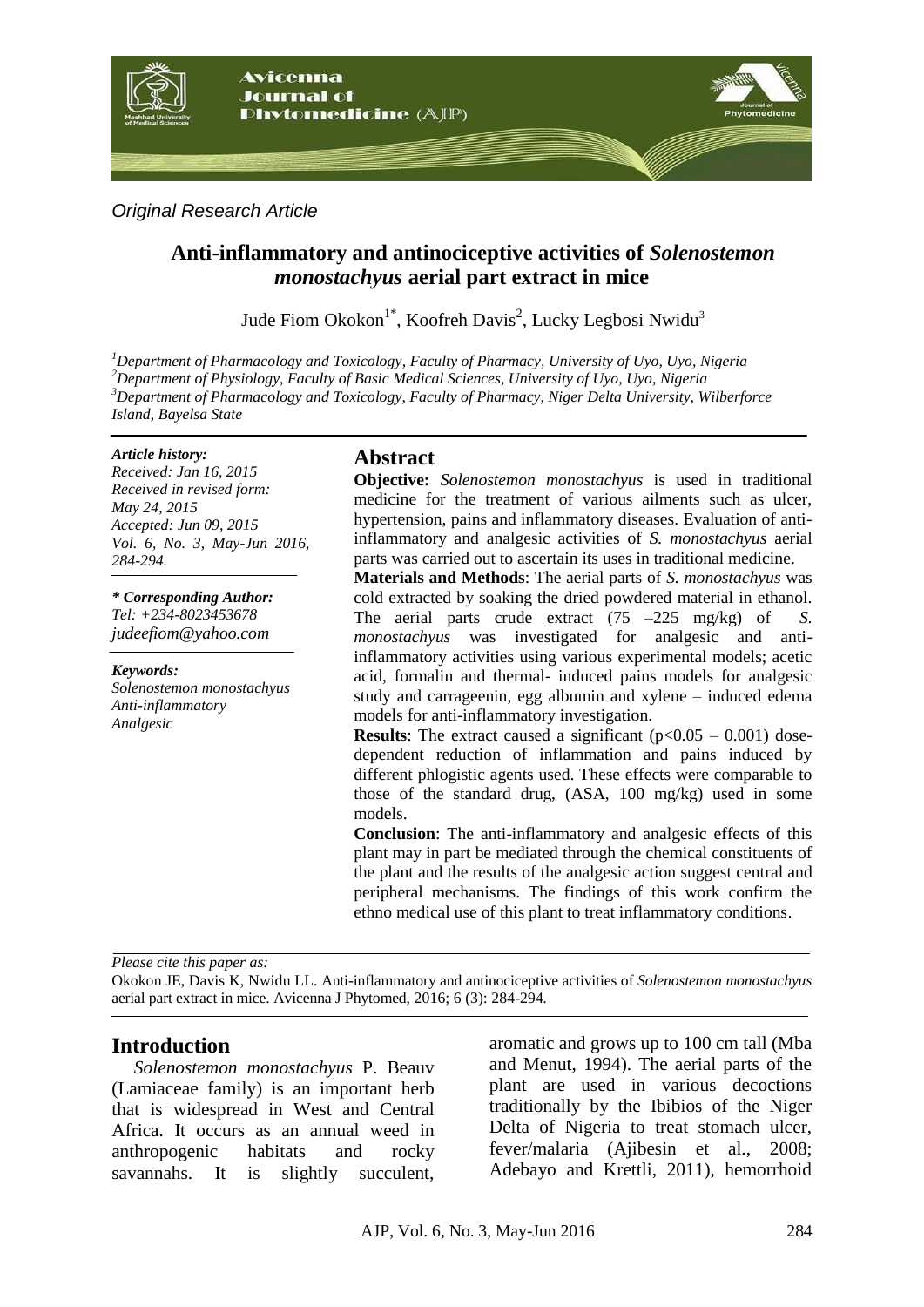and other inflammatory diseases. The decoction of the plant is also used as a diuretic as well as to treat hypertension (Koffi et al., 2009). Phytochemical studies on *S. monostachyus* leaves have revealed the presence of water, proteins, lipids, glucids, calcium, phosphate (Buisson et al., 1965), essential oil (Mve-Mba et al., 1994) and phytoconstituents such as diterpenoids (Toshio et al. 1980), flavonoids, coumarin and polyphenol (Datte et al., 2010; N'guessan et al., 2011). The leaf essential oil of S. monostachyus has been reported to contain; β-pinene, oct-1-en-3-ol, βcaryophyllene, octan-3-ol and (E,E)-αfarnesene (Mvé-Mba et al., 1994). Reported biological activities of the plant include; antioxidant (Datte et al., 2010; N'guessan et al., 2011; Okoko and Ere, 2012), antihypertensive (Fidele et al., 2012), antimicrobial activities (Ekundayo and Ezeogu, 2006) and antiulcer (Amazu et al., 2015). We have reported the analgesic and anti-inflammatory activities of *S. monostachyus* to provide scientific basis for it use in traditional medicine to treat inflammatory diseases.

# **Materials and Methods Plants collection**

The plant material *S. monostachyus* (aerial parts) was collected in a farmland in Uyo area, Akwa Ibom State, Nigeria in August, 2014. The plant was identified and authenticated by Dr. Margaret Bassey of Department of Botany and Ecological Studies, University of Uyo, Uyo, Nigeria. Hebarium specimen (FPUU 573) was deposited at Department of Pharmacognosy and Natural Medicine Herbarium.

# **Extraction**

The aerial plant parts were washed and shade-dried for two weeks. The dried plants' materials were reduced to powder using mortar and pistle. Then, the powdered material was soaked in 50% ethanol. The liquid filtrate was

concentrated and evaporated to dryness in vacuo 40°C using rotary evaporator and stored in a refrigerator at  $-4$ °C.

## **Phytochemical Screening**

Phytochemical screening of the crude leaf extract was carried out employing standard procedures and tests (Trease and Evans, 1989, Sofowora, 1993), to reveal the presence of chemical constituents such as alkaloids, flavonoids, tannins, terpenes, saponins, anthraquinones, cardiac glycosides among others.

## **Animals**

Albino Swiss mice  $(17 – 25g)$  of either sex were obtained from the University of Uyo animal house. They were maintained on standard animal pellets and water ad libitum. Permission and approval for animal studies were obtained from the College of Health Sciences Animal Ethics committee, University of Uyo.

### **Determination of median lethal dose (LD50)**

The median lethal dose  $(LD_{50})$  of the extract was estimated using albino mice by intraperitoneal (i.p) route using the method of Miller and Tainter (1944). This involved intraperitoneal administration of different doses of the extract (100 – 1000 mg/kg) to groups of five mice each. The animals were observed for manifestation of physical signs of toxicity such as writhing, decreased motor activity, decreased body/limb tone, decreased respiration and death. The number of deaths in each group within 24 hours was recorded.

### **Evaluation of anti-inflammatory activity of the extract**

### *Carrageenin – induced mice hind paw oedema*

Adult albino male mice were used after a 24-hour fast and deprived of water only during experiment. Inflammation of the hind paw was induced by injection of 0.1 ml of freshly prepared carrageenin suspension in normal saline into the sub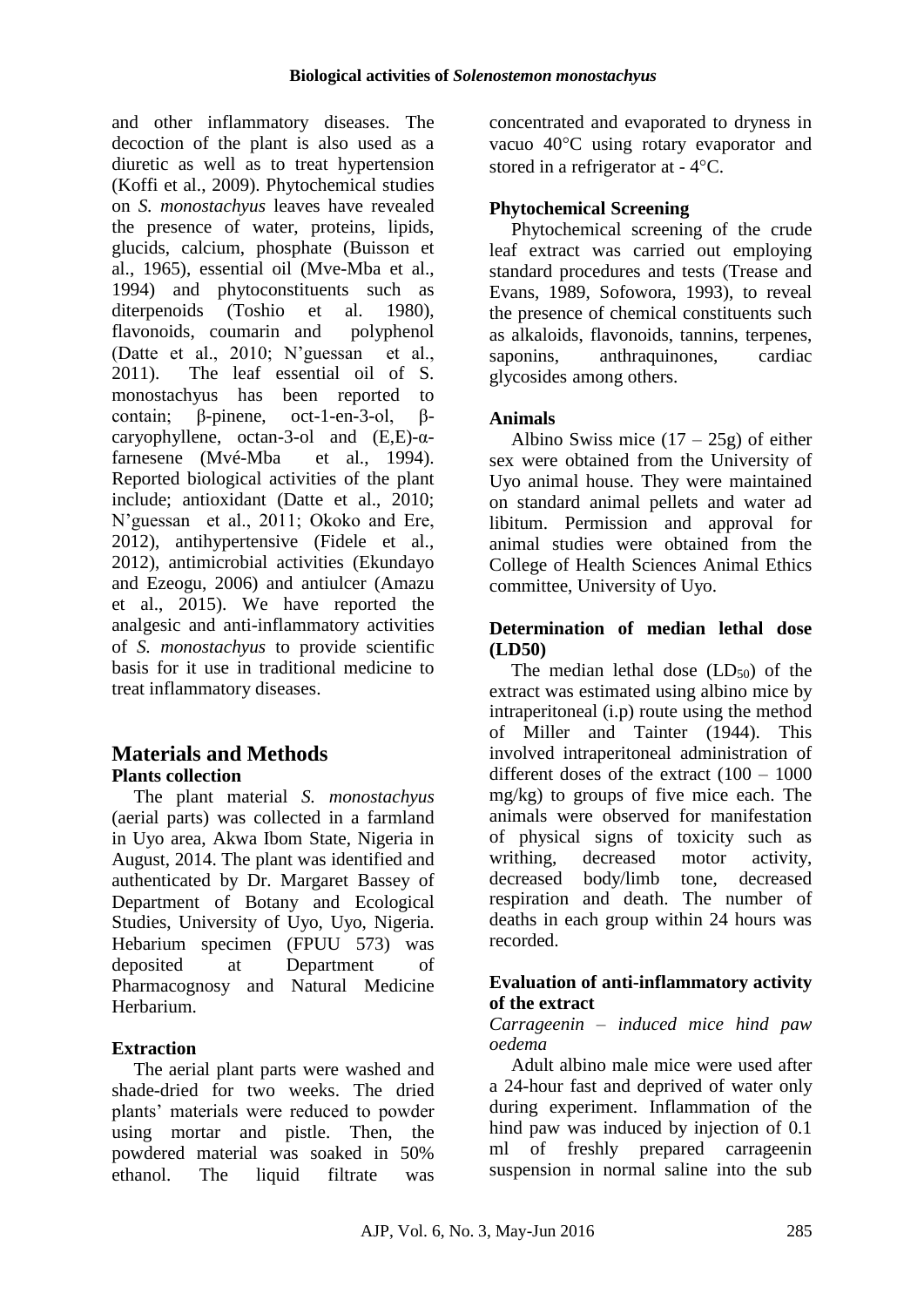planar surface of the hind paw. The linear circumference of the injected paw was measured before and 0.5, 1, 2, 3, 4 and 5 hours after the administration of phlogistic agent. The increase in paw circumference in post administration of phlogistic agent was adopted as the parameter for measuring inflammation (Winter et al., 1962; Akah and Nwambie, 1994; Ekpendu et al., 1994, Besra et al., 1996; Nwafor et al., 2010). The difference in paw circumference between the control and 0.5, 1, 2, 3, 4 and 5 hrs after the administration of phlogistic agent was used to assess the inflammation (Hess and Milonig, 1992). The extract  $(75, 150 \text{ and } 225 \text{ mg/kg } i.p)$ was administered to various groups of 6 mice each, 1 h before inducing inflammation. Control mice received carrageenin while reference group received ASA (100 mg/kg). The average (mean) edema was assessed by measuring with Vernier calipers.

### **Egg-albumin induced inflammation**

Inflammation was induced in mice by the injection of egg albumin (0.1ml, 1% in normal saline) into the sub planar tissue of the right hind paw (Akah and Nwambie, 1994; Okokon and Nwafor, 2010). The linear circumference of the injected paw was measured before and 0.5, 1, 2, 3, 4 and 5 hrs after the administration of the phlogistic agent. The extract (75, 150 and 225 mg/kg i.p) and ASA (100 mg/kg orally) were administered to groups  $(n=6)$ of 24 h fasted mice 1 h before the induction of inflammation. The control group received 10 ml/kg of distilled water orally. Edema (inflammation) was assessed as the difference in paw circumference between the control and 0.5, 1, 2, 3, 4 and 5 hrs post administration of the phlogistic agent (Hess and Milonig, 1972). The average (mean) edema was assessed by measuring with vernier calipers.

# **Xylene – induced ear oedema**

Inflammation was induced in mice by topical administration of 2 drops of xylene at the inner surface of the right ear. The

xylene was left to act for 15 mins. *S. monostachyus* extract (75, 150 and 225 mg/kg i.p), dexamethasone (4 mg/kg) and distilled water (0.2 ml/kg) were orally administered to various groups  $(n=6)$  of mice 1 h before the induction of inflammation. The animals were sacrificed under light anaesthesia and the left ears cut off. The difference between the ear weights was taken as the oedema induced by the xylene (Tjolsen et al., 1992; Mbagwu et al., 2007; Okokon and Nwafor, 2010).

### **Evaluation of analgesic potential of the extract**

### *Acetic acid induced writhing in mice*

Writhings (abdominal constrictions consisting of the contraction of abdominal muscles together with the stretching of hindlimbs) resulting from intraperitoneal (i.p) injection of 2% acetic acid, was induced according to the procedure described by Santos et al. (1994), Correa et al. (1996) and Nwafor et al., (2010). The animals were divided into 5 groups of 6 mice per group. Group 1 served as the negative control and received 10 ml/kg of normal saline, while groups 2, 3 and 4 were pre-treated with 75, 150, and 225 mg/kg doses of *S. monostachyus* extract intraperitoneally, and group 5 received 100 mg/kg of acetyl salicylic acid. After 30 minutes, 0.2 ml of 2% acetic acid was administered intraperitoneally (i.p). The number of writhing movements was counted for 30 minutes. Antinociception (analgesia) was expressed as the reduction of the number of abdominal constrictions between the control animals and mice pretreated with extracts.

### **Formalin – induced hind paw licking in mice**

The procedure adopted was similar to that described by Hunskaar and Hole (1987), Correa and Calixto (1993), Gorki et al., (1993) and Okokon and Nwafor, (2010). The animals were injected with 20 μL of 2.5% formalin solution (0.9% formaldehyde) made up in phosphate buffer solution (PBS concentration: Nacl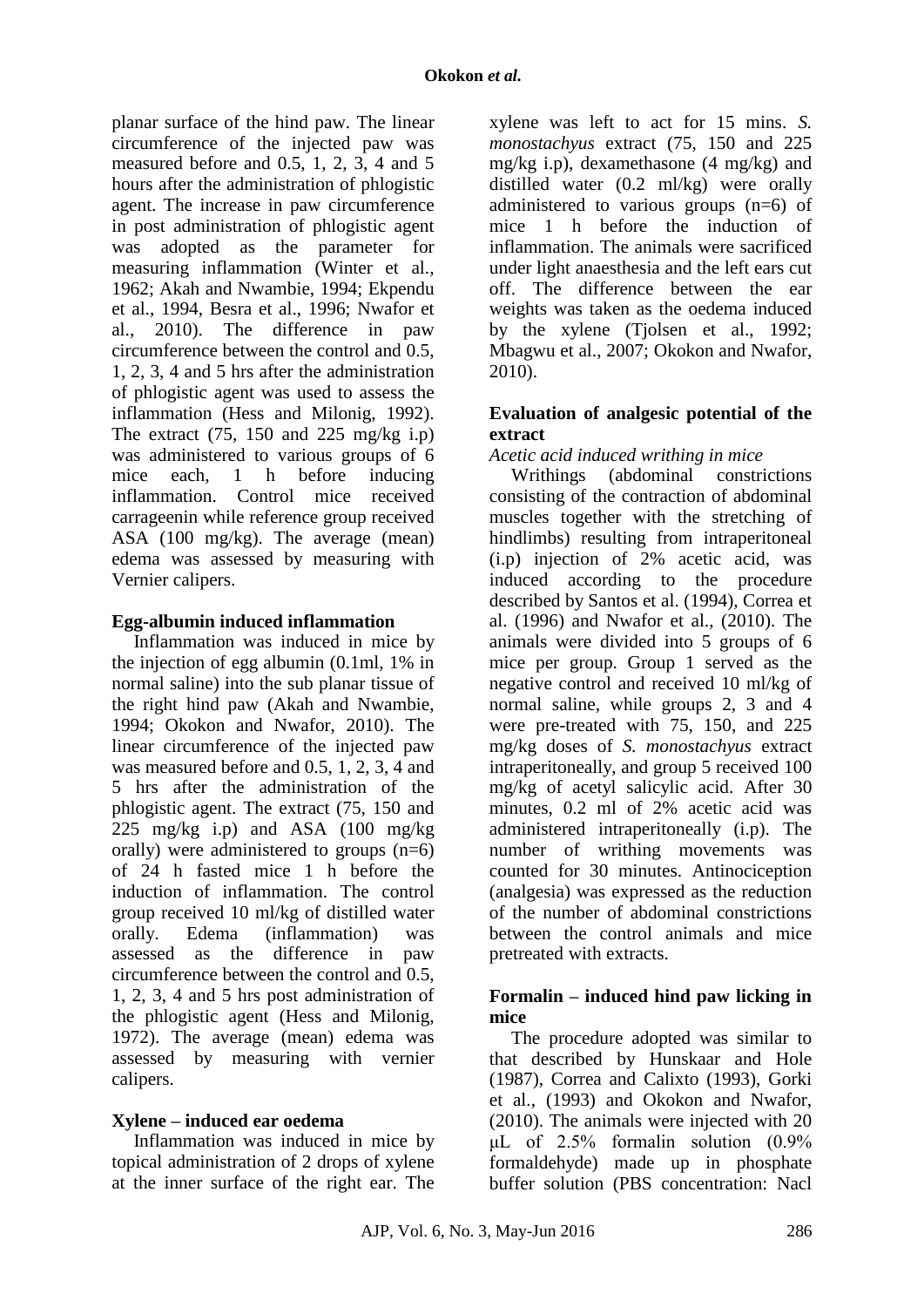137 mM, Kcl 2.7 mM and phosphate buffer, 10 mM) under the surface of the right hind paw. The amount of time spent licking the injected paw was timed and considered as the indication of pain. Adult albino mice  $(20 - 25$  g) of either sex randomized into five groups of 6 mice each were used for the experiment. The mice were fasted for 24 hours before being used but allowed access to water. The animals in group 1 (negative control) received 10 ml/kg of normal saline, groups 2 - 4 received 75, 150, and 225 mg/kg doses of the extract, while group 5 received 100 mg/kg of acetyl salicylic acid (ASA) 30 minutes before being challenged with buffered formalin. The responses were measured for 30 mins after formalin injection.

#### **Thermally induced pain in mice**

The effect of extract on hot plate induced pain was investigated in adult mice. The hot plate was used to measure the response latencies according to the method of Vaz et al. (1996) and Okokon and Nwafor, (2010). In these experiments, the hot plate was maintained at  $45\pm10$ C, each animal was placed into a glass beaker of 50 cm diameter on the heated surface, and the time(s) between placement and shaking or licking of the paws or jumping was recorded as the index of response latency. An automatic 30-second cut-off was used to prevent tissue damage. The animals were randomly divided into 5 groups of 6 mice each and fasted for 24 hours but allowed access to water. Animalgroup 1 served as negative control and received 10 ml/kg of normal saline. Groups 2, 3 and 4 were pre-treated intraperitoneally with 75, 150, and 225 mg/kg doses of *S. monostachyus* extract respectively, while animal group 5 received 100 mg/kg of acetyl salicylic acid intraperitoneally, 30 minutes prior to the placement on the hot plate.

#### **Statistical analysis and data evaluation**

Data obtained from this work were analyzed statistically using ANOVA (Oneway) followed by a post test (Tukey-Kramer multiple comparison test). Differences between the means were considered significant at 1% and 5% level of significance i.e.  $p < 0.01$  and 0.05.

### **Results**

### **Phytochemical screening**

The phytochemical screening of the ethanol aerial extract of *S. monostachyus* revealed the presence of alkaloids, cardiac glycosides, flavonoids. saponins, tannins and terpenes.

#### **Determination of Median lethal dose (LD50)**

The median lethal dose  $(LD_{50})$  was calculated to be  $766.35 \pm 37.56$  mg/kg. The physical signs of toxicity included excitation paw licking, increased respiratory rate, decreased motor activity, gasping and coma which was followed by death.

#### **Carragenin-induced oedema in mice**

The effect of ethanolic extract *of S. monostachyus* on carragenin-induced oedema is as shown in Table 1. The extract (75 - 225 mg/kg) exerted a significant  $(p<0.05 - 0.001)$  anti-inflammatory effect in a dose –dependent manner which was comparable to the standard drug, ASA, 100 mg/kg (Table 1a and 1b).

Table 1a: Effect of *Solenostemon monostachyus* extract on carrageenin- induced edema in mice.

| Treatment/     |                 |                            |                 | Time intervals (hr)            |                                |                                |                              |
|----------------|-----------------|----------------------------|-----------------|--------------------------------|--------------------------------|--------------------------------|------------------------------|
| Dose $(mg/kg)$ |                 | 0.5                        |                 |                                |                                | 4                              |                              |
| Control        | $3.14 + 0.21$   | $7.44 + 0.22$              | $7.72 + 0.21$   | $7.54 + 0.38$                  | $6.40 \pm 0.12$                | $6.28 + 0.14$                  | $5.82 + 0.10$                |
| <b>Extract</b> |                 |                            |                 |                                |                                |                                |                              |
| 75             | $3.22 + 0.17$   | $5.79 + 0.26$              | $6.86 \pm 0.10$ | $5.56 \pm 0.31$                | $5.17 + 0.08$                  | $4.66 \pm 0.05$                | $4.02 + 0.03$ ***            |
| 150            | $3.11 + 0.10$   | $5.88 + 0.15$              | $6.42 + 0.12^*$ | $5.43 \pm 0.10$ <sup>***</sup> | $5.04 \pm 0.01$ <sup>***</sup> | $4.44 \pm 0.01$ <sup>***</sup> | $3.74 + 0.03$ <sup>***</sup> |
| 225            | $3.10 + 0.01$   | $5.91 + 0.31$              | $6.29 \pm 0.03$ | $5.27 \pm 0.29$ <sup>***</sup> | $4.63 \pm 0.08$ <sup>***</sup> | $4.23 \pm 0.05$ <sup>***</sup> | $3.57 + 0.10$ <sup>***</sup> |
| <b>ASA 100</b> | $3.26 \pm 0.11$ | $5.61 + 0.31$ <sup>*</sup> | $6.40 + 0.35^*$ | $5.81 + 0.43***$               | $4.57 + 0.54***$               | $4.28 + 0.22$ <sup>***</sup>   | $3.67 \pm 0.11***$           |

Data are expressed as mean  $\pm$  SEM. Significant at \*p<0.05; \*\*p< 0.01, \*\*\*p< 0.001 when compared to control. n = 6.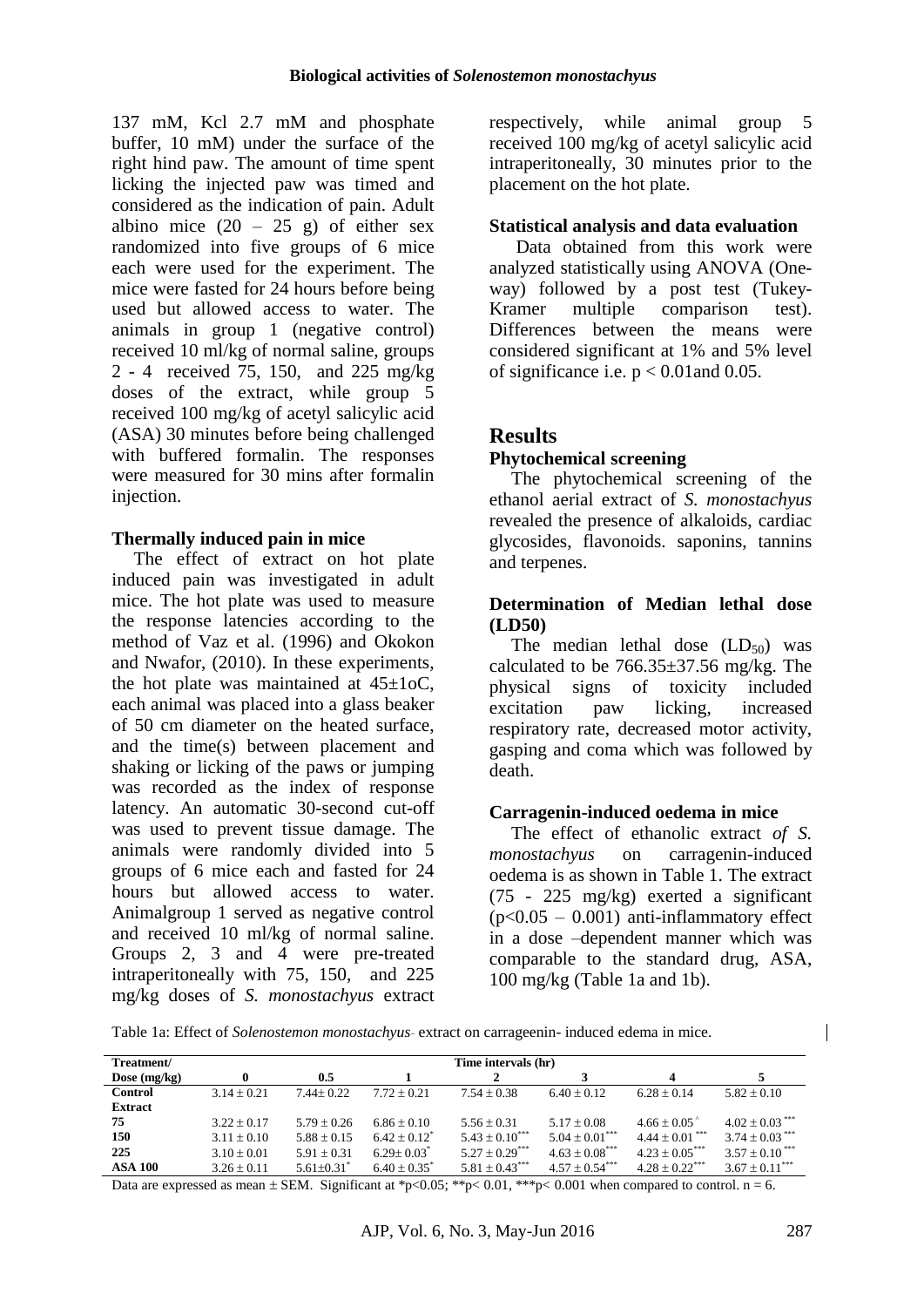| Treatment/     | Average inflammation (mm) $\pm$ SEM |                    |                    |                     |                   |                     |  |  |
|----------------|-------------------------------------|--------------------|--------------------|---------------------|-------------------|---------------------|--|--|
| Dose $(mg/kg)$ | 0.5 <sub>hr</sub>                   | 1hr                | 2hr                | 3hr                 | 4hr               | 5hr.                |  |  |
| Control        | $4.30 \pm 0.22$                     | $4.58 + 0.21$      | $4.40 + 0.38$      | $3.26 \pm 0.12$     | $3.14 + 0.14$     | $2.68 + 0.10$       |  |  |
| <b>Extract</b> |                                     |                    |                    |                     |                   |                     |  |  |
| 75             | $2.57+0.26$                         | $3.04 \pm 0.10***$ | $2.34 + 0.31***$   | $1.95 + 0.08***$    | $1.40 + 0.07$ *** | $0.80 + 0.05$ ***   |  |  |
| 150            | $2.77+0.15$                         | $3.31 + 0.12**$    | $2.32 \pm 0.10***$ | $1.93 + 0.01***$    | $1.33 + 0.01***$  | $0.63 \pm 0.05$ *** |  |  |
| 225            | $2.81 + 0.31$                       | $3.19 + 0.03***$   | $2.17 + 0.29***$   | $1.53 \pm 0.08$ *** | $1.13 + 0.05***$  | $0.47+0.10***$      |  |  |
| ASA 100        | $2.35+0.31*$                        | $3.14 \pm 0.35***$ | $2.55 \pm 0.43***$ | $1.31 + 0.54***$    | $1.03 + 0.22***$  | $0.41+0.11***$      |  |  |

Table 1b: Effect of *Solenostemon monostachyus* extract on carrageenin induced oedema in mice.

Data are expressed as mean  $\pm$  SEM. Significant at \*\*p< 0.01, \*\*\* p< 0.001 when compared to control. n = 6

#### **Egg albumin- induced edema**

Administration of the extract of *S. monostachyus* (75-225 mg/kg) on egg albumin - induced edema in mice caused a significant (p<0.05-0.001) dose-dependent anti-inflammatory effect against edema caused by egg albumin. The effect was comparable to that of the standard drug, ASA (100 mg/kg) (Table 2a and 2b).

#### **Xylene- induced ear edema**

The anti-inflammatory effect of crude extract of *S. monostachyus* against xyleneinduced ear edema in mice is shown in Table 3. The extract exerted a dosedependent anti-inflammatory effect which was only significant  $(p<0.01)$  at the highest dose (225 mg/kg) but incomparable to that of the standard drug, dexamethasone (4.0 mg/kg).

Table 2a: Effect of *Solenostemon monostachyus* extract on egg- albumin induced edema in mice.

| Treatment/     | Time intervals (hr) |                 |                 |                                |                                |                    |                                |  |
|----------------|---------------------|-----------------|-----------------|--------------------------------|--------------------------------|--------------------|--------------------------------|--|
| Dose $(mg/kg)$ | 0                   | 0.5             |                 | 2                              | 3                              | 4                  | 5                              |  |
| <b>Control</b> | $2.65 + 0.07$       | $3.35+0.25$     | $3.27 + 0.06$   | $3.15 + 0.11$                  | $3.06 + 0.07$                  | $2.95 + 0.07$      | $2.90 + 0.06$                  |  |
| <b>Extract</b> |                     |                 |                 |                                |                                |                    |                                |  |
| 75             | $2.56 \pm 0.01$     | $3.19 + 0.16$   | $3.08 + 0.02$   | $2.86 \pm 0.06$                | $2.72 + 0.05$                  | $2.88 + 0.02$      | $2.77 + 0.01$                  |  |
| 150            | $2.77 \pm 0.05$     | $3.16 \pm 0.11$ | $2.90 + 0.06^*$ | $2.82 \pm 0.09$ <sup>***</sup> | $2.85 \pm 0.07***$             | $2.62 \pm 0.04***$ | $2.59 \pm 0.04$ <sup>***</sup> |  |
| 225            | $2.60 + 0.04$       | $3.15 + 0.04$   | $2.88 + 0.06^*$ | $2.78 + 0.06***$               | $2.68 \pm 0.03***$             | $2.67 \pm 0.04***$ | $2.62 \pm 0.04$ <sup>***</sup> |  |
| <b>ASA 100</b> | $2.61 \pm 0.06$     | $2.99 + 0.16^*$ | $2.89 + 0.02^*$ | $2.84 \pm 0.02$ <sup>***</sup> | $2.76 \pm 0.03$ <sup>***</sup> | $2.64 \pm 0.05***$ | $2.64 \pm 0.05$ <sup>***</sup> |  |

Data are expressed as mean  $\pm$  SEM. Significant at \*p<0.05; \*\*p<0.01, \*\*\*p<0.001 when compared to control. n = 6.

| Table 2b: Effect of Solenostemon monostachyus extract on egg- albumin induced oedema in mice. |  |
|-----------------------------------------------------------------------------------------------|--|
|-----------------------------------------------------------------------------------------------|--|

| Treatment/     | Average inflammation (mm) $\pm$ SEM |                  |                                                                                                            |                     |                   |                     |  |  |
|----------------|-------------------------------------|------------------|------------------------------------------------------------------------------------------------------------|---------------------|-------------------|---------------------|--|--|
| Dose $(mg/kg)$ | 0.5 <sub>hr</sub>                   | 1hr              | 2hr                                                                                                        | 3hr                 | 4hr               | 5hr                 |  |  |
| <b>Control</b> | $0.70 + 0.01$                       | $0.62 \pm 0.01$  | $0.50 + 0.01$                                                                                              | $0.41 + 0.01$       | $0.30 + 0.14$     | $0.25 \pm 0.10$     |  |  |
| <b>Extract</b> |                                     |                  |                                                                                                            |                     |                   |                     |  |  |
| 75             | $0.63 + 0.02$                       | $0.52 + 0.01$    | $0.30 + 0.01***$                                                                                           | $0.16 \pm 0.01$ *** | $0.11+0.01$ ***   | $0.01 \pm 0.01$ *** |  |  |
| 150            | $0.33+0.01***$                      | $0.13 + 0.01***$ | $0.14 + 0.01***$                                                                                           | $0.08 + 0.01$ ***   | $0.06 + 0.01$ *** | $0.00 + 0.00$ ***   |  |  |
| 225            | $0.55+0.01***$                      | $0.28 + 0.01***$ | $0.18 \pm 0.01***$                                                                                         | $0.08 + 0.01$ ***   | $0.07 + 0.01***$  | $0.02 + 0.01$ ***   |  |  |
| <b>ASA 100</b> | $0.38 + 0.01***$                    | $0.28 + 0.01***$ | $0.23 + 0.01***$                                                                                           | $0.15 + 0.01***$    | $0.03 + 0.01$ *** | $0.03 \pm 0.01***$  |  |  |
|                |                                     |                  | Deta are avanageed as maan $\pm$ CEM. Comificant at *** $\alpha$ 0.001 when assumed to control $n - \zeta$ |                     |                   |                     |  |  |

Data are expressed as mean  $\pm$  SEM. Significant at \*\*\*p < 0.001 when compared to control. n = 6

Table 3: Effect of *Solenostemon monostachyus* extract on xylene-induced ear oedema in mice.

| Treatment/<br>Dose $(mg/kg)$  | Weight of the right ear<br>(g) | Weight of the left ear<br>Increase in ear weight $(g)$<br>(g) |                                            | $%$ inhibition |
|-------------------------------|--------------------------------|---------------------------------------------------------------|--------------------------------------------|----------------|
| Control<br>saline)<br>(normal | $0.080 + 0.01$                 | $0.033 + 0.00$                                                | (139.39)<br>$0.046 \pm 0.00$               |                |
| 0.2ml                         |                                |                                                               |                                            |                |
| <b>Extract</b>                |                                |                                                               |                                            |                |
| 75                            | $0.076 \pm 0.01$               | $0.036 \pm 0.00$                                              | $0.040 \pm 0.00$ <sup>NS</sup><br>(111.11) | 13.04          |
| 150                           | $0.088 + 0.01$                 | $0.033 \pm 0.01$                                              | $0.033 \pm 0.01$ <sup>NS</sup><br>(100.0)  | 28.26          |
| 225                           | $0.063 + 0.01$                 | $0.036 \pm 0.01$                                              | (72.22)<br>$0.026 \pm 0.01*$               | 43.47          |
| <b>Dexamethasone 4.0</b>      | $0.043 \pm 0.01$               | $0.036 \pm 0.01$                                              | $0.01 + 0.00**$<br>(27.77)                 | 97.82          |

Figures in parenthesis indicate % increase in ear weight.\*Significant at \*\*p<0.01, \*\*p<0.001 when compared with control.  $n = 6$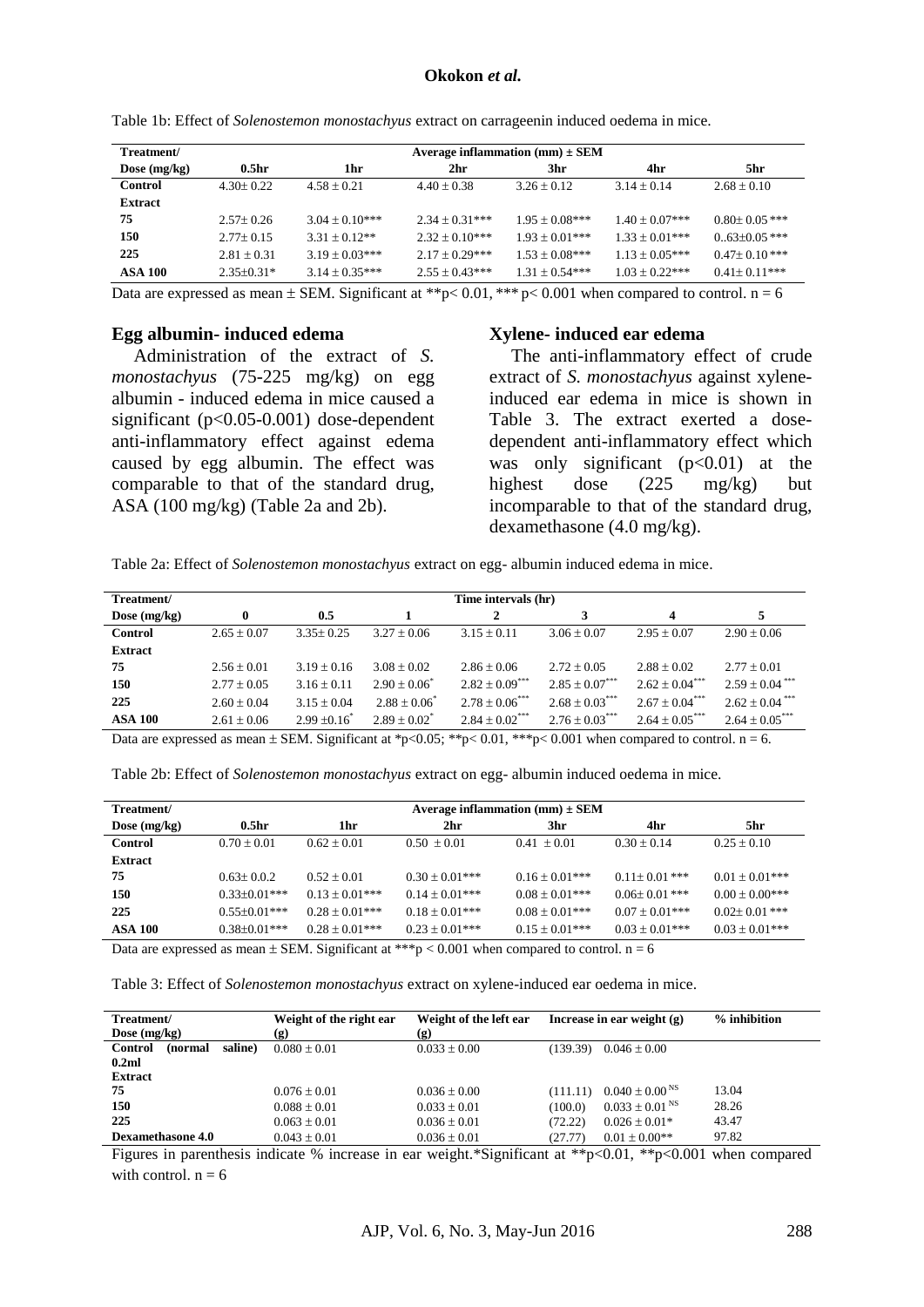### **Effect of ethanol crude extract of** *S. monostachyus* **on acetic acid-induced writhing in mice**

The administration of *S. monostachyus*  extract (75 - 225 mg/kg) demonstrated a dose-dependent reduction in acetic acid-

induced writhing in mice. The reductions were statistically significant  $(p<0.05$ -0.001) relative to control and incomparable to that of the standard drug, ASA (Table 4).

Table 4: Effect of *Solenostemon monostachyus* extract on acetic acid induced writhing in mice

| Treatment/     |                | Time intervals (hr) |                   |                  |                  |                    |                     |  |
|----------------|----------------|---------------------|-------------------|------------------|------------------|--------------------|---------------------|--|
| Dose(mg/kg)    |                | 10                  | 15                | 20               | 25               | 30                 | Total               |  |
| <b>Control</b> | $3.33 + 0.56$  | $9.00 + 1.00$       | $16.00 \pm 1.30$  | $16.66 + 1.76$   | $13.71 + 2.66$   | $8.76 \pm 0.65$    | $65.46 + 7.93$      |  |
| <b>Extract</b> |                |                     |                   |                  |                  |                    |                     |  |
| 75             | $5.03 + 0.57$  | $5.35 + 1.20$       | $15.34 + 1.52$    | $16.0 + 1.00$    | $11.00 + 1.20$   | $8.33 + 0.62$      | $53.05 + 6.11*$     |  |
| 159            | $4.00 + 0.57$  | $3.34 + 0.20$ **    | $11.00 + 1.15*$   | $9.46 + 0.33*$   | $6.60 + 0.56***$ | $4.33 \pm 0.31***$ | $38.73 \pm 3.12***$ |  |
| 225            | $0.00+0.00***$ | $1.00 + 0.57$ ***   | $8.00 + 1.00$ *** | $7.33 + 0.30***$ | $6.33 + 1.15***$ | $3.00 + 0.00$ ***  | $25.66 + 3.02***$   |  |
| <b>ASA 100</b> | $1.73 + 0.20*$ | $3.33 + 0.66**$     | $4.43 + 0.88***$  | $5.00 + 0.28***$ | $0.34 + 0.23***$ | $1.66 + 0.66**$    | $16.49 + 2.91***$   |  |
|                |                |                     |                   |                  |                  |                    |                     |  |

Data are expressed as mean±SEM. Significant at \*p< 0.05, \*\*p< 0.01, \*\*\*p< 0.001 when compared to control  $n = 6$ .

#### **Effect of ethanol extract of** *S. monostachyus* **on formalin-induced hind paw licking in mice**

The extract exhibited a non dosedependent analgesic effect on formalininduced hind paw licking in mice. The extract prominently inhibited the two phases of formalin-induced pains with a more considerable inhibition of the second phase. These inhibitions were significant relative to the control ( $p < 0.05$ -0.001) and comparable to that of the standard drug, ASA (Table 5).

### **Effect of ethanolic crude extract of** *S. monostachyus* **on thermally-induced pain in mice**

The extract (75 - 225 mg/kg) exhibited a dose - dependent effect on thermallyinduced pain in mice. This inhibition was only statistically significant  $(p<0.001)$ relative to the control at the highest dose of the extract (225 mg/kg) (Table 6)**.**

Table 5: Effect of *Solenostemon monostachyus* extract on formalin–induced hind paw licking in mice

| Treatment/                                                                                          | Time intervals (mins) |                     |                     |                     |                  |                     |                     |
|-----------------------------------------------------------------------------------------------------|-----------------------|---------------------|---------------------|---------------------|------------------|---------------------|---------------------|
| Dose $(mg/kg)$                                                                                      |                       | 10                  | 15                  | 20                  | 25               | 30                  | Total               |
| <b>Control</b>                                                                                      | $14.00 + 1.15$        | $8.02 + 1.00$       | $8.33 + 0.57$       | $8.00 + 0.57$       | $9.00 + 0.87$    | $14.00 + 2.08$      | $61.35 \pm 6.24$    |
| <b>Extract</b>                                                                                      |                       |                     |                     |                     |                  |                     |                     |
| 75                                                                                                  | $9.00 + 0.01$         | $2.66+0.33***$      | $2.66 + 0.31***$    | $2.66 \pm 0.58$ *** | $1.66 + 0.67***$ | $0.00 \pm 0.00$ *** | $18.64 \pm 1.90***$ |
| 150                                                                                                 | $14.64 + 1.40$        | $0.00 \pm 0.00$ *** | $0.00 \pm 0.00$ *** | $0.66 \pm 0.66$ *** | $2.00 + 0.16***$ | $1.33 + 0.33***$    | $18.63 + 2.55***$   |
| 225                                                                                                 | $6.66 + 0.66$         | $0.00+0.00***$      | $1.33 \pm 0.00$ *** | $0.33 + 0.33***$    | $3.33 + 0.32***$ | $0.66 + 0.66$ ***   | $12.31 \pm 1.97***$ |
| <b>ASA 100</b>                                                                                      | $7.66 + 0.51$         | $3.00+0.00***$      | $2.33 \pm 0.85***$  | $2.66+0.45***$      | $3.33 + 0.66***$ | $3.00 + 0.37***$    | $21.98 + 2.84***$   |
| Data are expressed as mean $\pm$ SEM. Significant at ***p < 0.001. When compared to control ,n = 6. |                       |                     |                     |                     |                  |                     |                     |

| <b>Dose</b><br>Mg/kg | <b>Reaction time (sec)</b> | $%$ inhibition                 |
|----------------------|----------------------------|--------------------------------|
| ۰                    | $3.53 \pm 0.51$            |                                |
| 75                   | $3.96 \pm 0.31$            | 12.18                          |
| 150                  | $4.94 \pm 0.37$            | 39.94                          |
| 225                  | $5.50 \pm 0.64**$          | 55.80                          |
| 100                  | $11.15 \pm 0.36***$        | 215.86                         |
|                      |                            | $(\text{mean} \pm \text{SEM})$ |

Data are expressed as mean  $\pm$  SEM. Significant at \*\*p< 0.05, \*\*\* p< 0.001 when compared to control, n = 6.

#### **Discussion**

*S. monostachyus* is used traditionally for the treatment of various illnesses such as fever, pains and inflammatory conditions. In this study, the ethanol aerial parts extract was evaluated for anti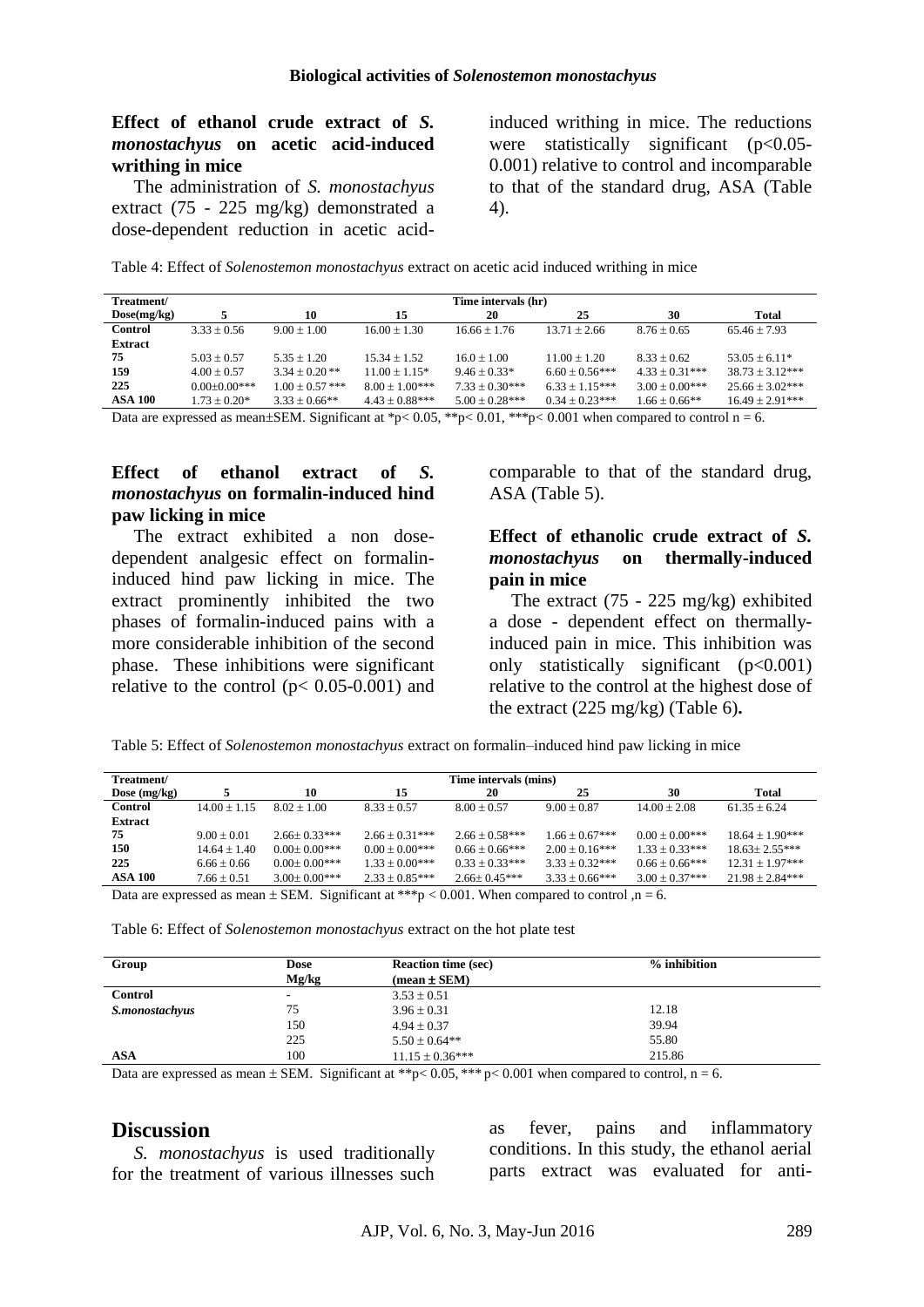inflammatory and analgesic activities using various experimental models.

In the carragenin-induced oedema, the extract (75 - 225 mg/kg) was observed to have exerted significant effect at the early stage of inflammation (1-2 hr) indicating an effect probably on histamine, serotonin and kinnins that are involved in the early stage of carragenin-induced oedema (Vane and Booting, 1987). The extract further reduction of the later stage of the oedema may be due to its ability to inhibit prostaglandin which is known to mediate the second phase of carragenin induced inflammation (Vane and Booting, 1987). Similarly, ASA (100 mg/kg) whose mechanism of action involves inhibition of prostaglandin, produced a considerable inhibition of the paw swelling induced by carragenin injection.

The extract also inhibited egg albumininduced oedema demonstrating that it can inhibit inflammation by blocking the release of histamine and 5-HT, two mediators that are released by egg albumin (Nwafor et al., 2007). However, ASA, a cyclooxygenase inhibitor, significantly reduced oedema produced by egg albumin.

The extract exerted a significant (P<0.01) inhibition of ear oedema caused by xylene only at the highest dose of the extract, suggesting the inhibition of phospholipase  $A_2$  which is involved in the pathophysiology of inflammation due to xylene (Lin et al.,1992). However, dexamethasone, a steroid antiinflammatory agent produced significant reduction in the mean right ear weight of the positive control rats indicating an inhibition of  $PLA<sub>2</sub>$ .

The extract significantly reduced acetic acid-induced writhing, formalin-induced hind paw licking and also delayed the reaction time of animals (mice) to thermally induced pain. Acetic acid causes inflammatory pain by inducing capillary permeability (Amico-Roxas et al.,1984; Nwafor et al., 2007), and in part through local peritoneal receptors from peritoneal fluid concentration of PGE<sub>2</sub> and PGF<sub>2</sub> $\alpha$ 

(Deraedt et al.,1980; Bentley et al.,1983). The acetic acid-induced abdominal writhing is a visceral pain model in which the processor releases arachidonic acid via cyclooxygenase, and prostaglandin biosynthesis plays a role in the nociceptive mechanism (Franzotti et al., 2002). It is used to distinguish between central and peripheral pain. These results suggest that the extract may be exerting its action partly through the lipoxygenase and/or cyclooxygenase system.

The inhibition of acetic acid-induced writhing by the extract at all of the doses suggests an antinociceptive effect which might have resulted from the inhibition of the synthesis of arachidonic acid metabolites.

Formalin- induced pains involve two different types of pains which are in phases; neurogenic and inflammatory pains (Vaz et al., 1996, 1997) and measure both centrally and peripherally mediated activities that are characteristic of biphasic pain responses. The first phase (0 to 5 min), named neurogenic phase provoked the release of bradykinin and substance P while the second and late phase initiated after 15 to 30 min of formalin injection resulted in the release of inflammatory mediators such as histamine and prostaglandin (Wibool et al., 2008; Yi-Yu et al., 2008). The first phase of formalininduced hind paw licking is selective for centrally acting analgesics such as morphine (Berken et al.,1991), while the late phase of formalin-induced hind paw licking is peripherally mediated. The extract ability to inhibit both phases of formalin-induced paw licking suggests its central and peripheral activities as well as its ability to inhibit bradykinins, substance P, histamine and prostaglandins which are mediators in these pains.

The study also shows that the extract significantly delayed the reaction time of the thermally- induced (hot plate) test. This model is selective for centrally acting analgesics and indicates narcotic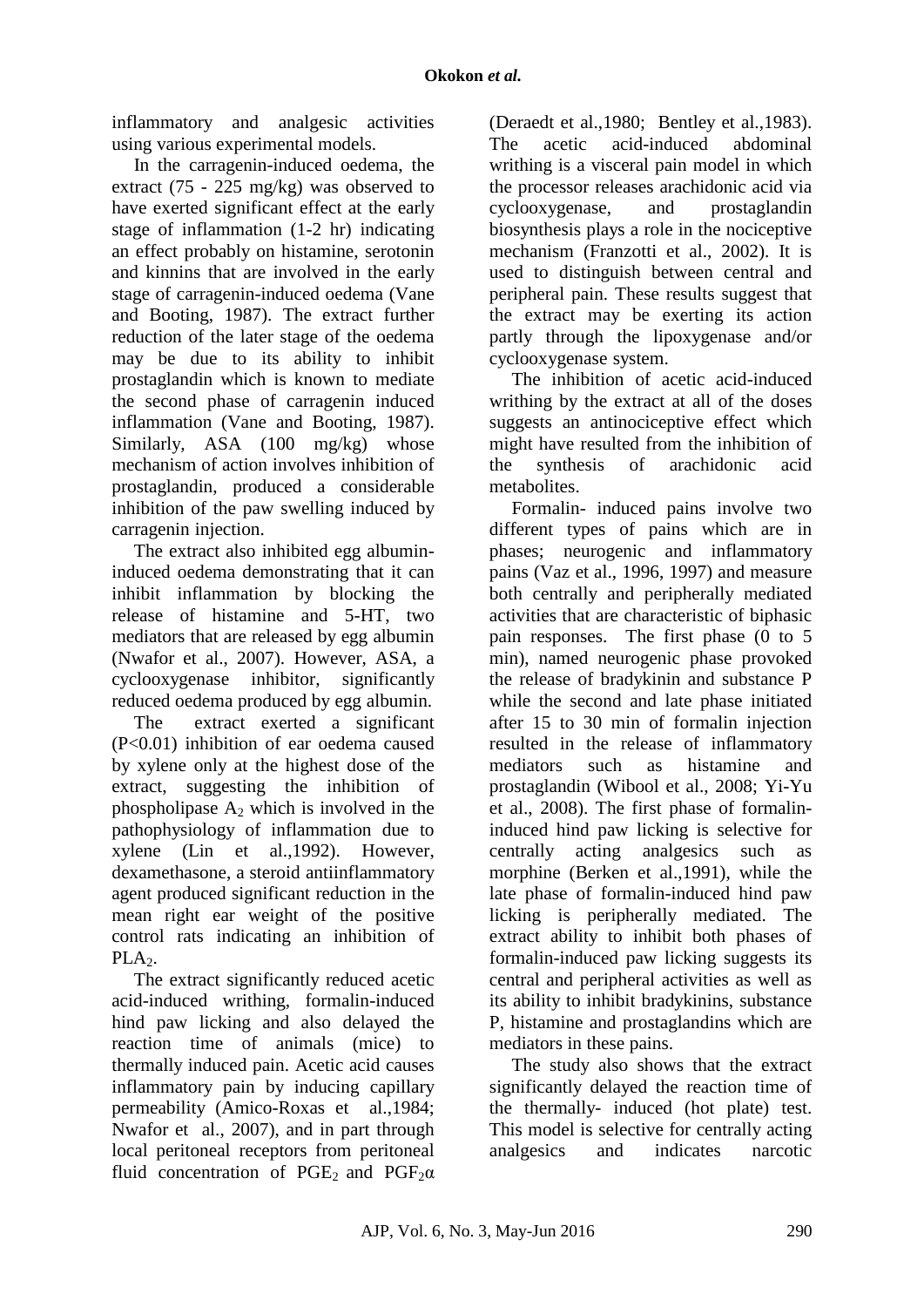involvement (Turner, 1995) with opioid receptors.

Some phytochemical constituents such as diterpenoids (Toshio et al. 1980), flavonoids, coumarin, polyphenol (Datte et al., 2010; N'guessan Hugues et al., 2011) as well as β-pinene, oct-1-en-3-ol, βcaryophyllene, octan-3-ol and (*E,E*)-αfarnesene (Mvé-Mba et al., 1994) have been reported to be present in the leaf extract of *S. monostachyus*. Some of these phytoconstituents have been found to be present in the aerial extract of plant in this study and maybe responsible for the observed reported activities in this study.

β-pinene, a monoterpene, has been reported to possess analgesic (Liapi et al., 2007) and anti-inflammatory activity (Lorente et al., 1989), while the sesquiterpenes present (β-caryophyllene and (*E,E*)-α-farnesene) have been reported to possess analgesic and anti-inflammatory potentials (Ahmed et al., 1997; Datta et al., 2004; Chavan et al., 2012) and may also contribute to the observed antiinflammatory and analgesic activities.

Flavonoids are known as antiinflammatory compounds acting through inhibition of the cyclooxygenase and lipoxygenase pathways (Liang et al., 1999; Carlo et al., 1999), phospholipase  $A_2$  and phospholipase C (Middleton et al., 2000). Some flavonoids exert their antinociception via opioid receptor activation activity (Suh et al., 1996; Rajendran et al., 2000; Otuki et al., 2005).

The extract above has been reported to exhibit anti-inflammatory and analgesic activities. The presence of these compounds (polyphenolics, flavonoids, monoterpenes, sesquiterpenes and triterpenes) in this plant might account for these activities and may in part explain the mechanisms of its actions in this study.

In conclusion, the results of this study demonstrated that *S. monostachyus*  possesses anti-inflammatory and analgesic properties. Further investigation is being advocated especially in elucidating cellular mechanisms and establishing structural components of the active ingredients with a view of standardizing them**.**

## **Acknowledgement**

The authors are grateful to Mr Nsikak Malachy of Department of Pharmacology and Toxicology, University of Uyo for his technical assistance.

## **Conflict of interest**

The authors declare no conflicts of interest.

# **References**

- Adebayo JO, Krettli AU. 2011. Potential antimalarials from Nigerian plants: A review. J Ethnopharmacol, 133: 289 –302.
- Ahmed M, Sadhu SK, Datta BK, Kunu JK, Bachar SC.1997. Preliminary studies on the antiinflammatory, analgesic and diuretic activity of stagninol, a sesquiterpene isolated from Persicaria stagnina. Pharmazie, 52:472- 475.
- Ajibesin KK, Ekpo BA, Bala DN, Essien EE, Adesanya SA. 2008. Ethnobotanical survey of Akwa Ibom State of Nigeria. J Ethnopharmacol, 115: 387 – 408.
- Akah PA, Nwanbie A. 1994. Evaluation of Nigerian traditional medicines plants used for rheumatic (inflammatory) disorder. J Ethnopharmacol, 42: 179 – 182.
- Amazu LU, Antia BS, Okokon JE. 2015. Antiulcer activity of S. monostachyus. The J Phytopharmacol. 4: 97 – 101
- Amico-Roxas M, Caruso A, Trombadore S, Scifo R, Scapagnime U. 1984. Gangliosides antinociceptive effects in rodents. Arch Intl Pharmacodyn Therap, 272: 103-117.
- Bentley GA, Newton SH, Starr J. 1983. Studies on the antinociceptive action of agonist drugs and their interaction with opioid mechanisms. Br J Pharm, 79: 125 - 134.
- Berken T, Ostunes L, Lermioglu F, Ozer A. 1991. Antiinflammatory analgesic and antipyretic effect of an aqueous extract of *Erythraea ceulaurum*. Planta Med, 57: 34 - 37.
- Besra SE, Sharma RM, Gomes A. 1996. Antiinflammatory effect of petroleum ether extract of leaves of Litchi Chinensis. Caertn (sapindaceae). J Ethnopharmacol. 54:1-6.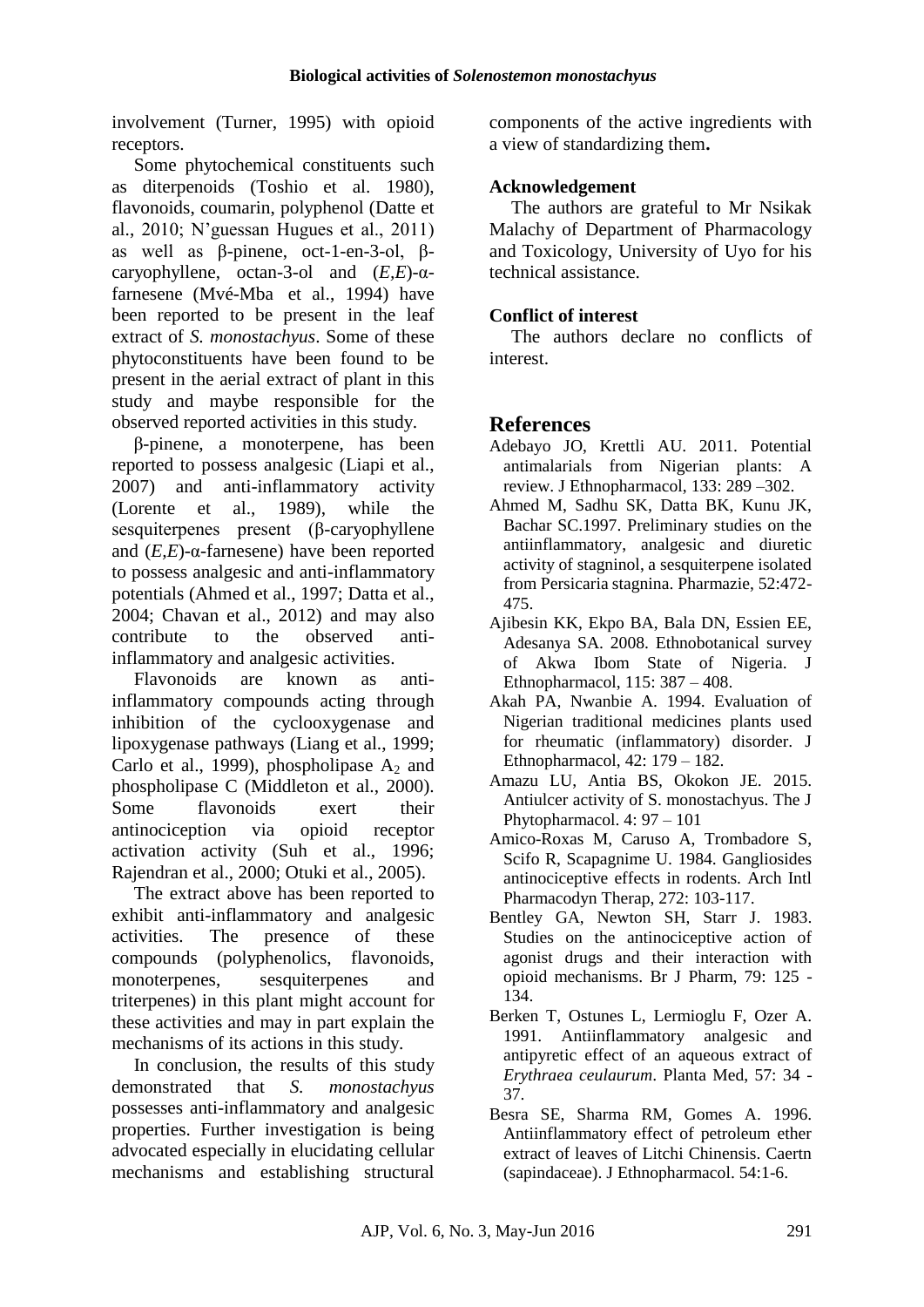- Buisson P. 1965. Plantes alimentaires de l'Ouest Africain: Etude botanique, biologique et chimique. Leconte, Marseille, France 568 pp.
- Carlo Di G, Mascolo N, Izzo AA, Capasso F. 1999. Flavonoids, old and new aspects of a class of natural therapeutic drugs. Life Sci, 65:337–353.
- Chang KC, Duh CY, Chen IS, Tsai IL. 2003. A cytotoxic butenolide, two new dolabellane diterpenoids, a chroman and a benzoquinol derivative Formosan Casearia membranacea. Planta Med, 69:667-672.
- Chavan MJ, Wakte PS, Shinde DB. 2012. Analgesic and anti-inflammatory activities of the sesquiterpene fraction from Annona reticulata L. bark. Nat Prod Res, 26:1515 - 1518.
- Cho-Ngwa F, Abongwa M, Ngemenya MN, Nyongbela KN. 2010. Selective activity of extracts of Margaritaria discoidea and Homalium africanum on Onchocerca ochengi. BMC Compl Alt Med, 10:62
- Chung LY, Soo WK, Chan KY, Musta MR, Goh S H, Imiyabir Z. (2009). Lipoxygenase inhibiting activity of some Malaysian plants. Pharm Biol, 47: 1142 –1148.
- Correa CR, Calixto JB. 1993. Evidence of participation of β1 and β2 receptors, in formalin induced nociceptive response in mouse. Br J Pharmacol, 110:193-198.
- Correa CR, Kyle DJ, Chakravarty S, Calixto JB. 1996. Antinociceptive profile or the pseudopeptide β2 bradykinin receptors antagonist NPC 18688 in mice. Br J Pharmacol.117:552-556.
- Datta BK, Datta SK, Chowdhury MM, Khan TH, Kundu JK, Rashid MA, Nahar L, Sarker SD. 2004. Analgesic, antiinflammatory and CNS depressant activities of sesquiterpenes and a flavonoid glycoside from *Polygonum viscosum*. Pharmazie, 59 :222-225.
- Datte, JY, Kpahe F, Offoumou AM. 2010. Acute toxicity and antioxidant activity of hydroethanolic extract of *Solenostemon monostachyus* P. Beauv. Leaves. J Compl Integr Med, 7: 45.
- Desrivot J, Waikedre J, Cabalion P, Herrenknecht C, Bories C, Hocquemiller R, Fournet A. 2007. Antiparasitic activity of some New Caledonian medicinal plants. J Ethnopharmacol,  $112: 7 - 12$ .
- Deraedt R, Jougney S, Falhout M. 1980. Release of Prostaglandin E and F in an

algogenic reaction and its inhibition. Eur J Pharm, 51:17-24.

- Ekpendu TO, Akah PA, Adesomoju AA, Okogun JI. 1994. Antinflammatory and antimicrobial activities of *Mitracarpus scaber* extracts. Intl J Pharmacol, 32:191- 195.
- Ekundayo EO, Ezeogu LI. 2006. Evaluation of antimicrobial activities of extracts of five plants used in traditional medicine in Nigeria. Intern. J Trop Med, 1: 93-96.
- Farah MH, Samuelsson G. 1992. Pharmacologically active phenylpropanoids from senra-incana. Planta Med, 58: 14-18.
- Fidele KZ, Andre KB, Yao DJ, Michel OA. 2012. Action of hydroethanolic leaves extract of Solenostemon monostachyus (Lamiaceae) on cardiovascular system of mammalians: blood pressure lowering effects. Intl J Pharm Biol Sci. 2: 310-320.
- Franzotti EM, Santos CVF, Rodrigues HMSL, Mourao RHV, Andrade MR, Antoniolli AR. 2002. Anti-inflammatory, analgesic activity and acute toxicity of Sida cordifolia L. J Ethnopharmacol 72: 273-278.
- Gorski F, Correa CR, Filhe VC, Yunes RA, Calixto JB. 1993. Potent antinociceptive activity of a hydroalcoholic extract from *Phyllanthus corcovadensis*. J Pharm Pharmacol. 45: 1046 - 1049.
- Hess SM, Milonig RC. 1972. Inflammation In: Lepow LH, Ward PS. (Eds). Inflammation, Mechanism and control. Academic Press, New-York, USA. pp.1-2.
- Hunskaar S, Hole K. 1987. The formalin test in mice. Dissociation between inflammatory pain. Pain, 30:103-114.
- Koffi N, Marie –Solange T, Emma AA, Noel ZG. 2009. Ethnobotanical study of plants used to reat arterial hypertension in traditional medicine, by abbey and Krobou population of Agboville (Cote d'ivoire).Eur. J. Sci. Res, 35:85-98.
- Krogh R, Kroth R, Berti C, Madereira AO, Souza MM, Cechinel-Filho V, Delle-Monache F, Yunes RA. 1999. Isolation and identification of compounds with antinociceptive action from Ipomoea pescaprae. Pharmazie, 54: 464 – 466.
- Lembeck F, Holzer P. 1979. Substance P as neurogenic mediator of antidromic, vasodilatation and neurogenic plasma extravasation. Naunyn-Schmiedeberg's Arch Pharm, 310: 175-183.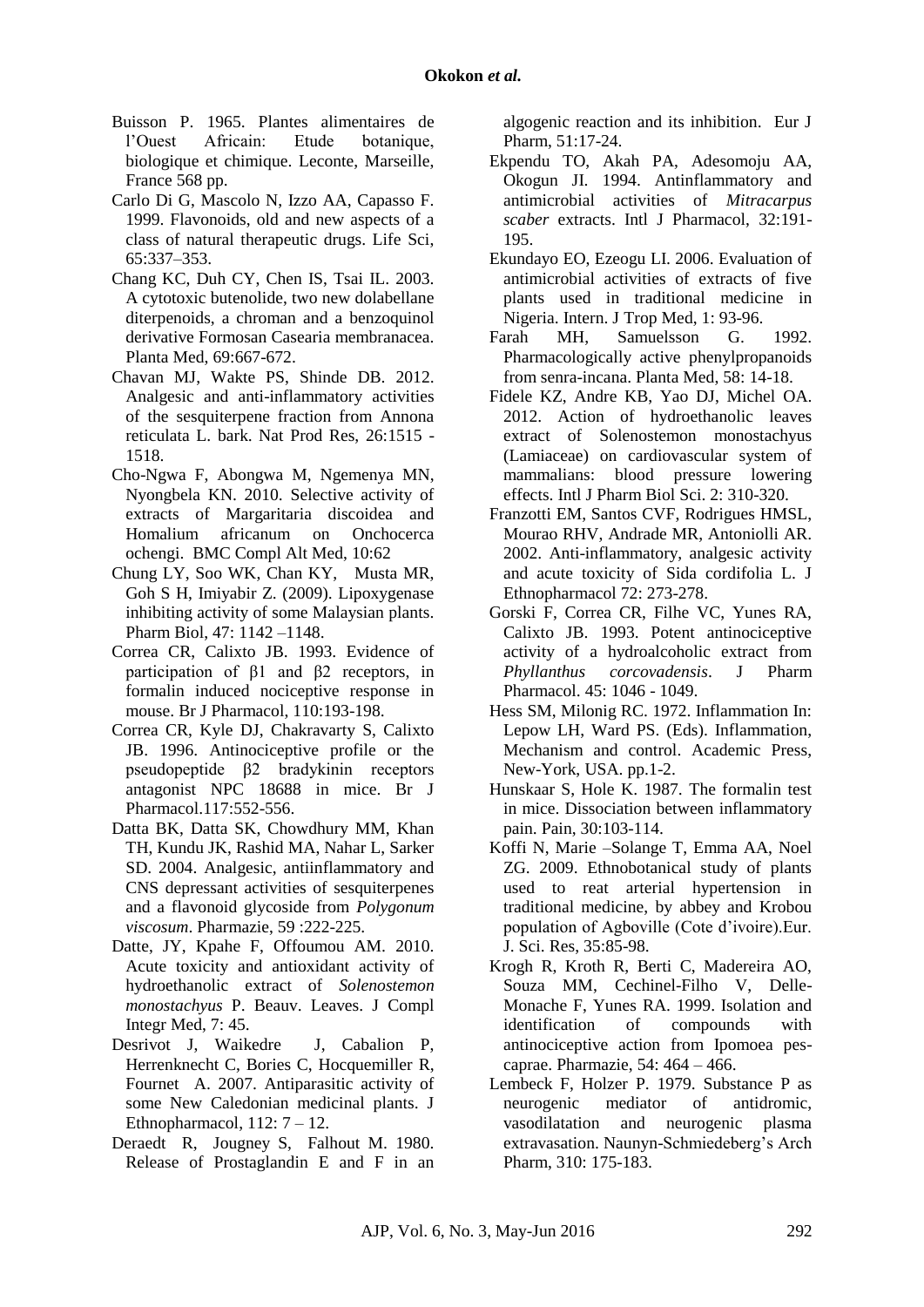- Liang YC, Huang YT, Tsau SH, Lin-Shiau SY, Chen CF, Lin JK. 1999. Suppression of inducible cyclo-oxygenase and inducible nitric acid synthase by apigenia and related flavonoid in mouse macrophages. Carcinogenesis, 20: 1945-52.
- Lim EJ, Kang HJ, Jung HJ, Song YS, Lim CJ, Park EH. 2008. Anti-angiogenic, antiinflammatory and anti-nociceptive activities of vanillin in ICR mice. Biomol Ther, 16: 132-136.
- Lin LL, Lin AY, Knopt JL. 1992. Cytosolic phospholipase A2 is coupled to hormonally regulated release of arachidonic acid. Proc Natl Acad Sci, U. S. A. 89:6147-6157.
- Mbagwu HOC, Anene RA, Adeyemi OO. 2007. Analgesic, antipyretic and antiinflammatory properties of *Mezoneuron benthamianum* Baill Caesalpiniaceae. Nig Quart J Hospi Med, 17: 35 – 41.
- Mba CE, Menut C .1994. Aromatic plants of tropical Central Africa. Flav Frag J, 9: 315- 317.
- Middleton E Jr, Kandaswami C, Theoharides TC. 2000. The effects of plant flavonoids on mammalian cells: Implications for inflammation, heart disease, and cancer. Pharmacol Rev, 52: 673–751.
- Miller LC. Tainter ML. 1944. Estimation of ED50 or LD50 values and their error using logarithmic-probit graph paper. Proc Soc Expl Biol Med, 57: 261 – 264.
- Mve-Mba CE, Monut C, Lamaty G, Zollo PHA, Tchoumbougnang. 1994. Aromatic plants of tropical central Africa. Part XIX. Volatile components from leaves of two lamiaceaefrom Cameroon: *Leucas deflexa* Hook. and *Solenostemon monostachyus* (P.Beauv.) Briq. Flav Fragr J, 9:315-317
- N'Guessan HA, Dago DCE, Mamyrbekova-Bekro JA, Békro YA.2011. CCM d'extraits selectifs de 10 plantes utilisées dans le traitement traditionnel de l'hypertension arterielle en Côte d'Ivoire. European J Sci Res, 66: 575-585.
- Nwafor PA, Nwajiobi N, Uko IE, Obot JS. 2010. Analgesic and anti-inflammatory activities of an ethanol extract of *Smilax krausiana* leaf in mice. Afr J Biomed Res 13: 141 -148.
- Okoko T, Ere D.2012. Antioxidant activities of *Solenostemon monostachyus* leaf extract using in vitro methods. Sci Res Essays. 7:621–626.
- Okokon JE, Nwafor PA. 2010. Antiinflammatory, analgesic and antipyretic activities of ethanolic root extract of *Croton zambesicus*. Pak J Pharmaceut Sci, 23: 383 - 390.
- Otuki MF, Ferreira J, Lima FV, Meyre-Silva C, Malheiros Â, Muller LA, Cani GS, Santos ARS, Yunes RA, Calixto JB 2005. Antinociceptive properties of mixture of  $\alpha$ amyrin and β-amyrin triterpenes: Evidence for participation of protein kinase C and protein kinase A pathways. J Pharmacol Expl Therap, 313: 310–318.
- Rajendran NN, Thirugnanasambandam P, Viswanathan S, Parvathavarthini S, Ramaswamy S. 2000. Antinociceptive pattern of flavone and its mechanism as tested by formalin assay. Ind J Expl Biol, 38: 182–185.
- Santos AR, Cechinel Filho V, Niero R, Viana AM, Moreno FN, Campos MM, Yunes RA, Calixto JB.1994. Analgesic effects of callus culture from selected species of Phyllanthus. J Pharm Pharmacol, 46: 755 – 759.
- Sofowora, A. 1993. Medicinal Plants and Traditional Medicine in Africa. 2nd edn, Spectrum Book Ltd, Ibadan, Nigeria. pp. 2 – 23.
- Suh HW, Song DK, Son KH, Wie MB, Lee KH, Jung KY, Do JC, Kim YH 1996. Antinociceptive mechanisms of dipsacus saponin C administered intracerebroventricularly in the mouse. Gen Pharmacol, 27: 1167–1172.
- Suh N, Honda T, Finaly HJ, Barchowsky A, Williams C, Benoit NE. 1998. Novel triterpenoids suppress inducible nitric oxide synthase (iNOS) and inducible cyclooxygenase (COX-2) in mouse macrophages. Cancer Res, 58:717-723.
- Trease, G.E., Evans, W. C. 1989. Pharmacognosy, 13th ed. Bailliere Tindal, London. pp. 683-684.
- Tjolsen A, Berge OG, Hunskaar S, Rosland JH, Hole K. 1992. The formalin test: An evaluation of the method. Pain, 51:5-17.
- Toshio M, Peter R, Conrad HE. 1980. Structures of six Coleons (Diterpenoids) from *Solenostemon monostachyus* (P. Beauv.) Briq. (Labiatae). Helvetica Chimica Acta- 63, Fasc.1-Nr.9
- Turner RA. 1995. Screening methods in Pharmacology. Vol 1. Academic Press. New York. Pp. 85- 106.